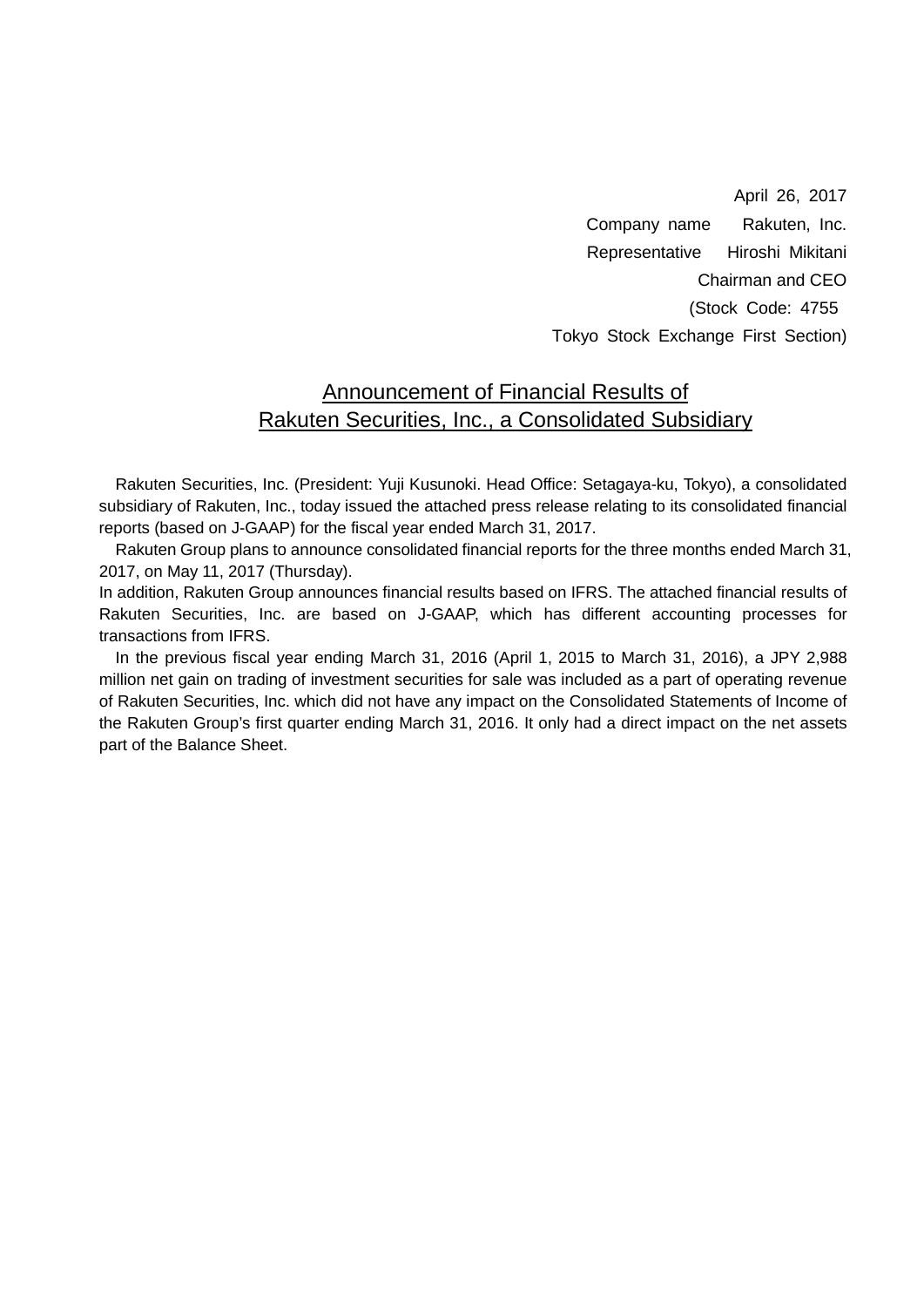April 26, 2017



# **Financial Reports For the Fiscal Year ended March 31, 2017**

#### **Rakuten Securities, Inc.**

Rakuten Securities, Inc. (President: Yuji Kusunoki. Head Office: Setagaya-ku, Tokyo) consolidated financial reports for the Fiscal Year ended March 31, 2017 (J-GAAP).

The financial reports of Rakuten Securities, Inc. are based on "Uniform Accounting Standards for Securities Companies" (set by the Board of Directors of the Japan Securities Dealers Association, November 14, 1974). Commodity futures transactions are based on "Uniform Accounting Standards for Commodity Futures Transactions" (set by the Board of Directors of the Commodity Futures Association of Japan, March 3, 1993).

Results for the Fiscal Year ended March 31, 2017 (From April 1, 2016 to March 31, 2017)

#### **Consolidated Operating Results** (Millions of yen, rounded down)

|                   | Operating | Net operating | Operating | Ordinary | <b>Net</b> |
|-------------------|-----------|---------------|-----------|----------|------------|
|                   | revenue   | revenue       | income    | income   | income     |
| Fiscal Year ended | 46,687    |               |           |          | 12,010     |
| March 31, 2017    |           | 44,241        | 16,745    | 16,368   |            |
| Fiscal Year ended |           |               |           |          |            |
| March 31, 2016    | 55,006    | 52,645        | 24,606    | 24,603   | 15,299     |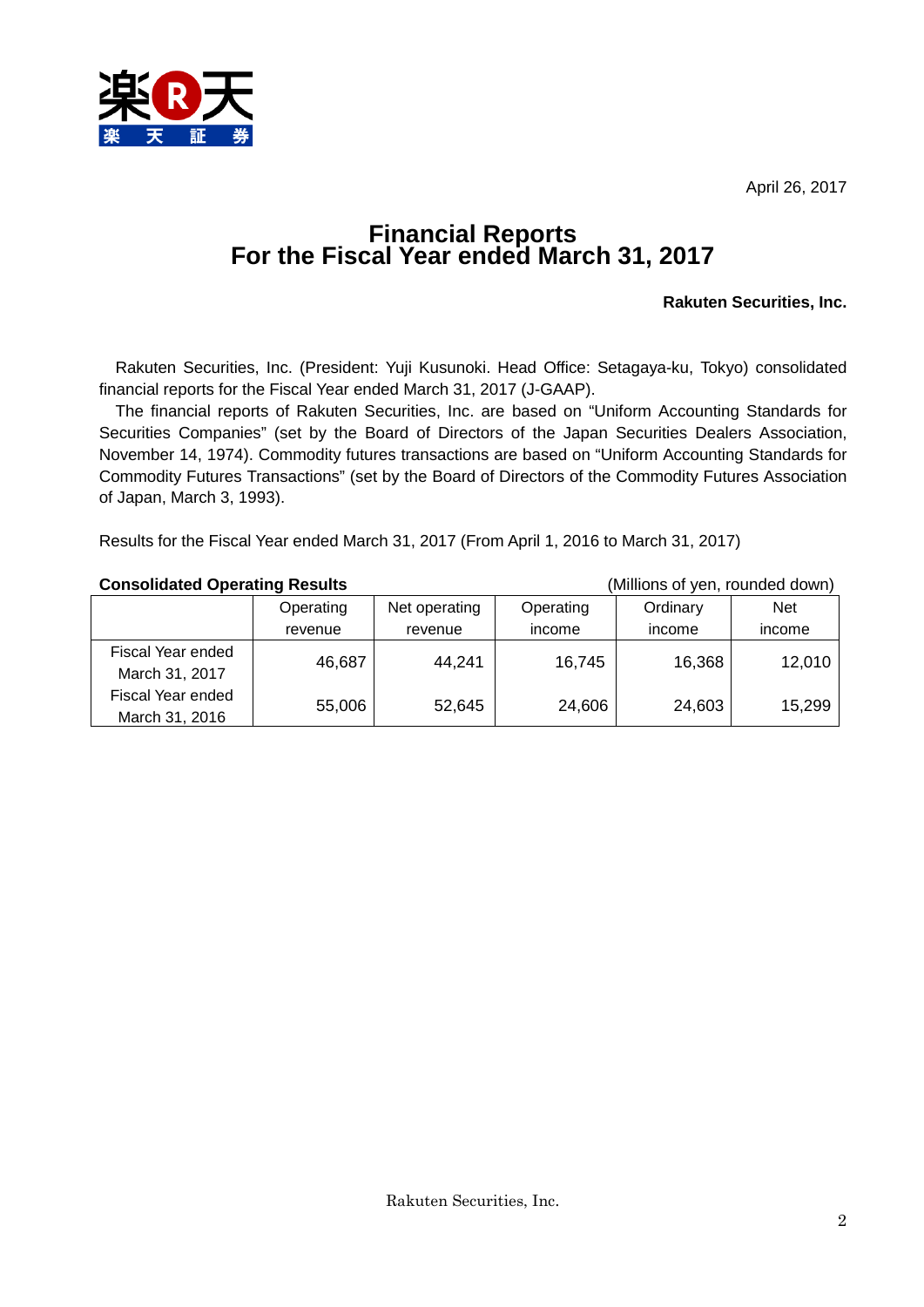

|                                                     |           | (Millions of yen) |
|-----------------------------------------------------|-----------|-------------------|
|                                                     | As of     | As of             |
|                                                     | March 31, | March 31,         |
|                                                     | 2016      | 2017              |
| (Assets)                                            |           |                   |
| <b>Current assets</b>                               | 848,412   | 965,248           |
| Cash and deposits                                   | 69,173    | 81,434            |
| Cash segregated as deposits                         | 445,926   | 507,070           |
| Money held in trust                                 | 1,000     | 1,000             |
| <b>Trading products</b>                             | 22,945    | 20,660            |
| Trading securities and others                       | 1,301     | 1,112             |
| Derivatives                                         | 21,643    | 19,547            |
| Operating investment securities for sale and others | 12        | 8                 |
| Trade date accrual                                  | 71        | 99                |
| Margin transaction assets                           | 270,469   | 314,008           |
| Loans on margin transactions                        | 259,419   | 282,270           |
| Cash collateral pledged for securities borrowing on |           |                   |
| margin transactions                                 | 11,050    | 31,737            |
| Advances paid                                       | 512       | 173               |
| Cash paid for offering                              | 2,469     | 2,749             |
| Securities received as collateral *1                | 917       | 338               |
| Short-term guarantee deposits                       | 25,804    | 28,830            |
| Variation margin paid                               | 2,906     | 1,503             |
| Short-term loan receivables                         | 110       | 96                |
| Advance payments                                    | 371       | 272               |
| Prepaid expenses                                    | 243       | 282               |
| Accounts receivable - other                         | 822       | 1,607             |
| Accrued corporate taxes and others                  | 11        | 8                 |
| Accrued revenues                                    | 4,610     | 5,481             |
| Deferred tax assets                                 | 528       | 253               |
| Allowance for doubtful accounts                     | (495)     | (92)              |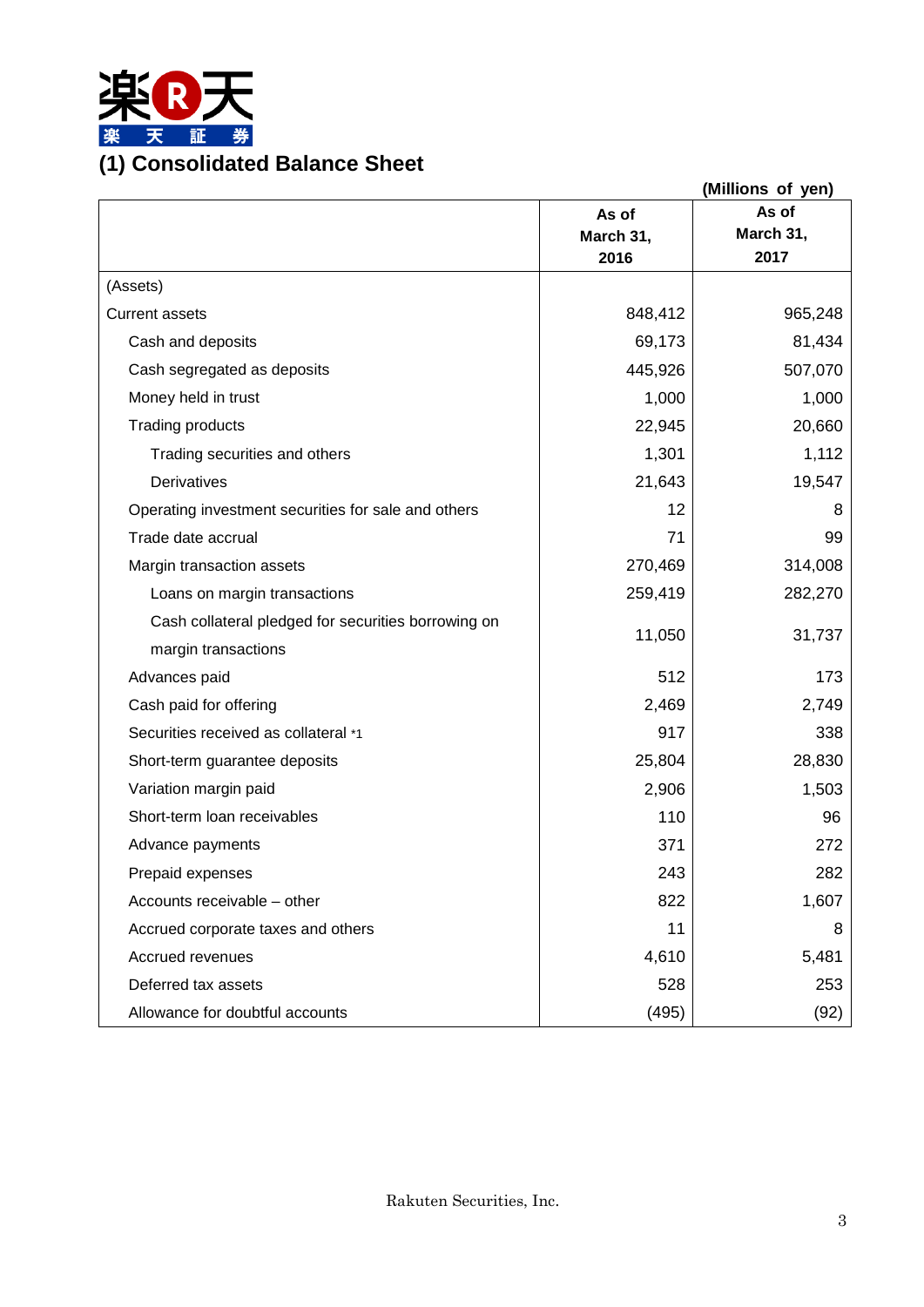

|                                 |                            | (Millions of yen)          |
|---------------------------------|----------------------------|----------------------------|
|                                 | As of<br>March 31,<br>2016 | As of<br>March 31,<br>2017 |
| <b>Fixed assets</b>             | 24,401                     | 25,402                     |
| Tangible fixed assets           | 1,556                      | 1,405                      |
| <b>Buildings</b>                | 499                        | 500                        |
| Furniture and fixtures          | 1,036                      | 904                        |
| Construction in progress        | 20                         |                            |
| Intangible fixed assets         | 21,785                     | 22,770                     |
| Goodwill                        | 7,669                      | 7,278                      |
| <b>Customer relationships</b>   | 1,728                      | 1,536                      |
| Software                        | 11,827                     | 13,226                     |
| Software in progress            | 559                        | 728                        |
| Investments and other assets    | 1,060                      | 1,226                      |
| Investment securities           | 132                        | 272                        |
| Long-term loans receivable      | 221                        | 301                        |
| Long-term guarantee deposits    | 800                        | 843                        |
| Long-term prepaid expenses      | 17                         | 15                         |
| <b>Others</b>                   | 1,153                      | 1,346                      |
| Allowance for doubtful accounts | (1, 265)                   | (1, 553)                   |
| <b>Total assets</b>             | 872,814                    | 990,650                    |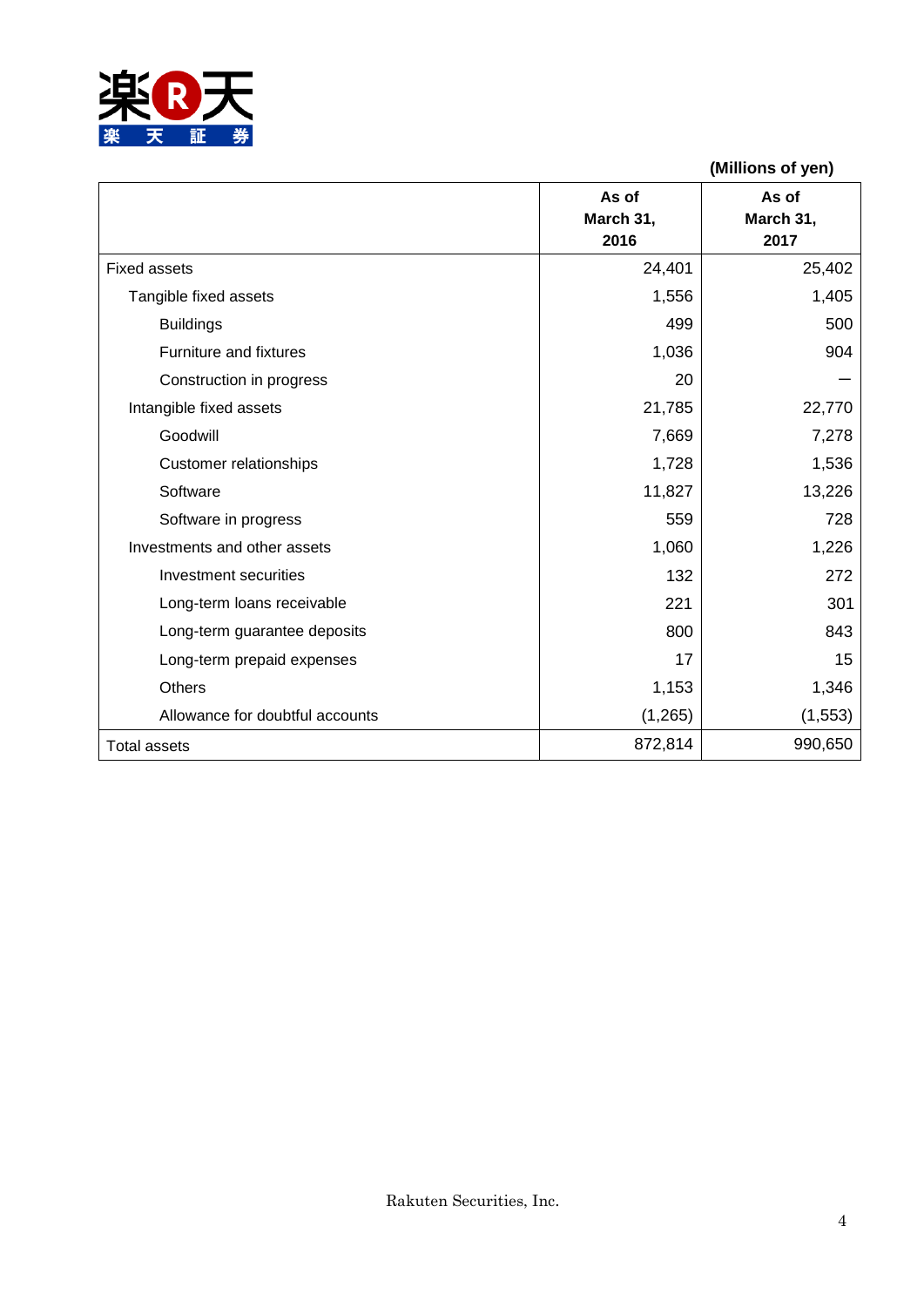

|                                                            | (Millions of yen)          |                            |
|------------------------------------------------------------|----------------------------|----------------------------|
|                                                            | As of<br>March 31,<br>2016 | As of<br>March 31,<br>2017 |
| (Liabilities)                                              |                            |                            |
| <b>Current liabilities</b>                                 | 787,381                    | 899,420                    |
| Trading products                                           | 6,952                      | 6,116                      |
| Derivatives                                                | 6,952                      | 6,116                      |
| Margin transaction liabilities                             | 50,482                     | 80,454                     |
| Borrowings on margin transactions                          | 6,149                      | 9,306                      |
| Cash received for securities lending on margin transitions | 44,332                     | 71,148                     |
| Loans payable secured by securities                        | 130,932                    | 148,842                    |
| Cash received on debt credit transactions of securities    | 130,932                    | 148,842                    |
| Deposits received                                          | 282,872                    | 342,639                    |
| Guarantee deposits received *2                             | 198,558                    | 200,165                    |
| Accounts for non-received securities and others            | 13                         | 23                         |
| Short term loans payable                                   | 108,921                    | 117,235                    |
| Advances received                                          | 101                        | 148                        |
| Accrued revenue                                            | 1                          | 9                          |
| Accounts payable - other                                   | 206                        | 75                         |
| Accrued expenses                                           | 2,458                      | 2,438                      |
| Income taxes payable                                       | 5,397                      | 868                        |
| Provision for employees' bonuses                           | 419                        | 363                        |
| Provision for sales promotion expenses                     | 36                         | 31                         |
| Other current liabilities                                  | 27                         | 8                          |
| <b>Fixed liabilities</b>                                   | 536                        | 370                        |
| Asset retirement obligations                               | 175                        | 185                        |
| Deferred tax liabilities                                   | 269                        | 185                        |
| Other fixed liabilities                                    | 90                         |                            |
| <b>Statutory reserves</b>                                  | 4,473                      | 3,423                      |
| Reserve for financial products liabilities                 | 4,445                      | 3,402                      |
| Reserve for liability for commodities transactions         | 28                         | 21                         |
| <b>Total liabilities</b>                                   | 792,391                    | 903,214                    |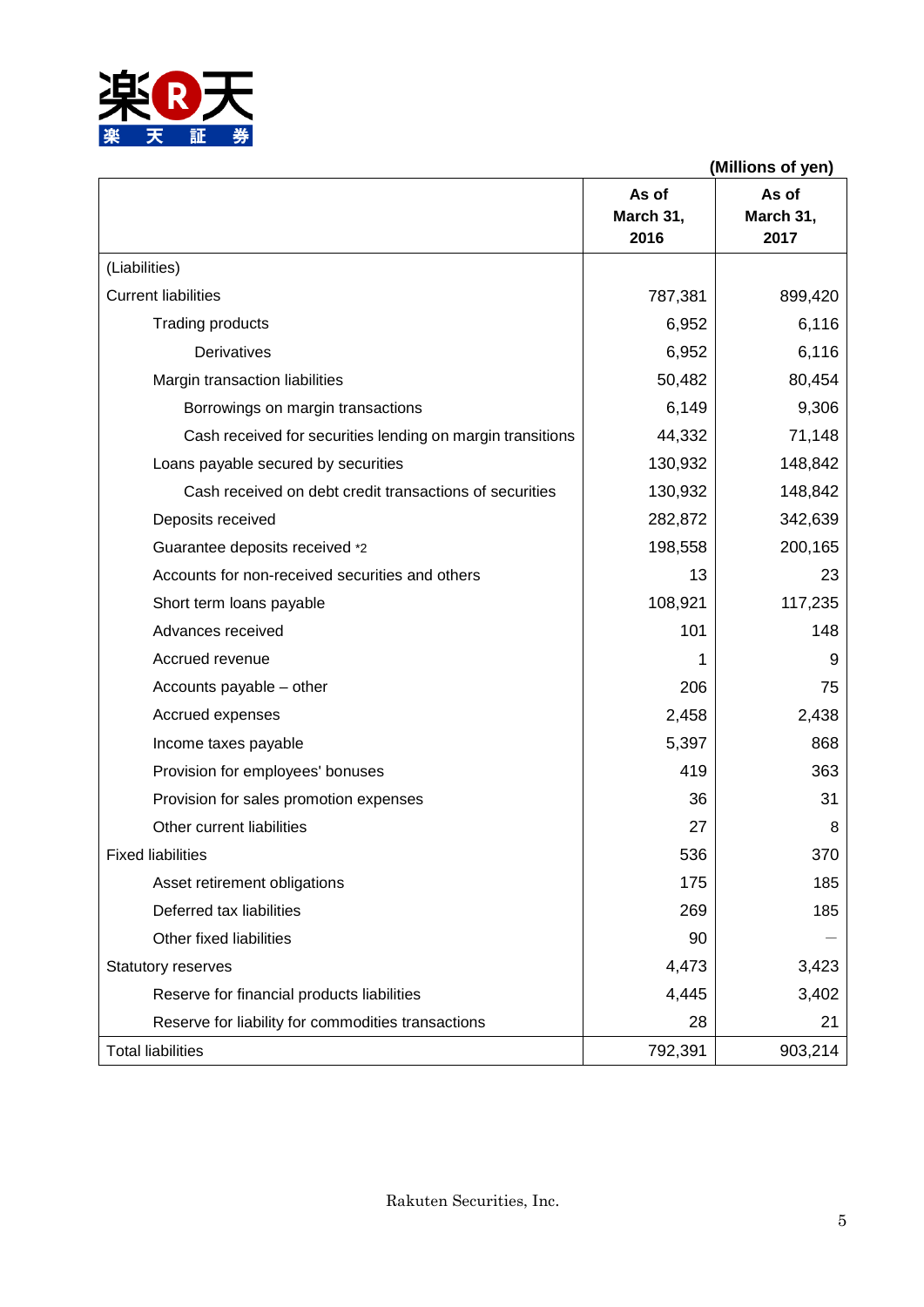

|                                                       |                            | (Millions of yen)          |
|-------------------------------------------------------|----------------------------|----------------------------|
|                                                       | As of<br>March 31,<br>2016 | As of<br>March 31,<br>2017 |
| (Net assets)                                          |                            |                            |
| Shareholders' equity                                  |                            |                            |
| Capital stock                                         | 7,495                      | 7,495                      |
| Capital surplus                                       | 4,511                      | 4,511                      |
| Retained earnings                                     | 68,824                     | 75,834                     |
| Total shareholders' equity                            | 80,831                     | 87,841                     |
| Accumulated other comprehensive income                |                            |                            |
| Valuation difference on available-for-sale securities |                            | 8                          |
| Foreign currency translation adjustment               | (414)                      | (414)                      |
| Total accumulated other comprehensive income          | (407)                      | (406)                      |
| Total net assets                                      | 80,423                     | 87,435                     |
| Total liabilities and net assets                      | 872,814                    | 990,650                    |

#### Notes:

\*1: Securities received as collateral for commodity futures transactions (Securities deposited with a Commodity Clearing Organization as clearing margins for transactions by consignors and others).

\*2: Includes JPY 917 million securities in the fiscal year ended March 31, 2016 and JPY 338 million securities in the fiscal year ended March 31, 2017 received as substitute for clearing margins etc. from consignors and others for commodity futures transactions.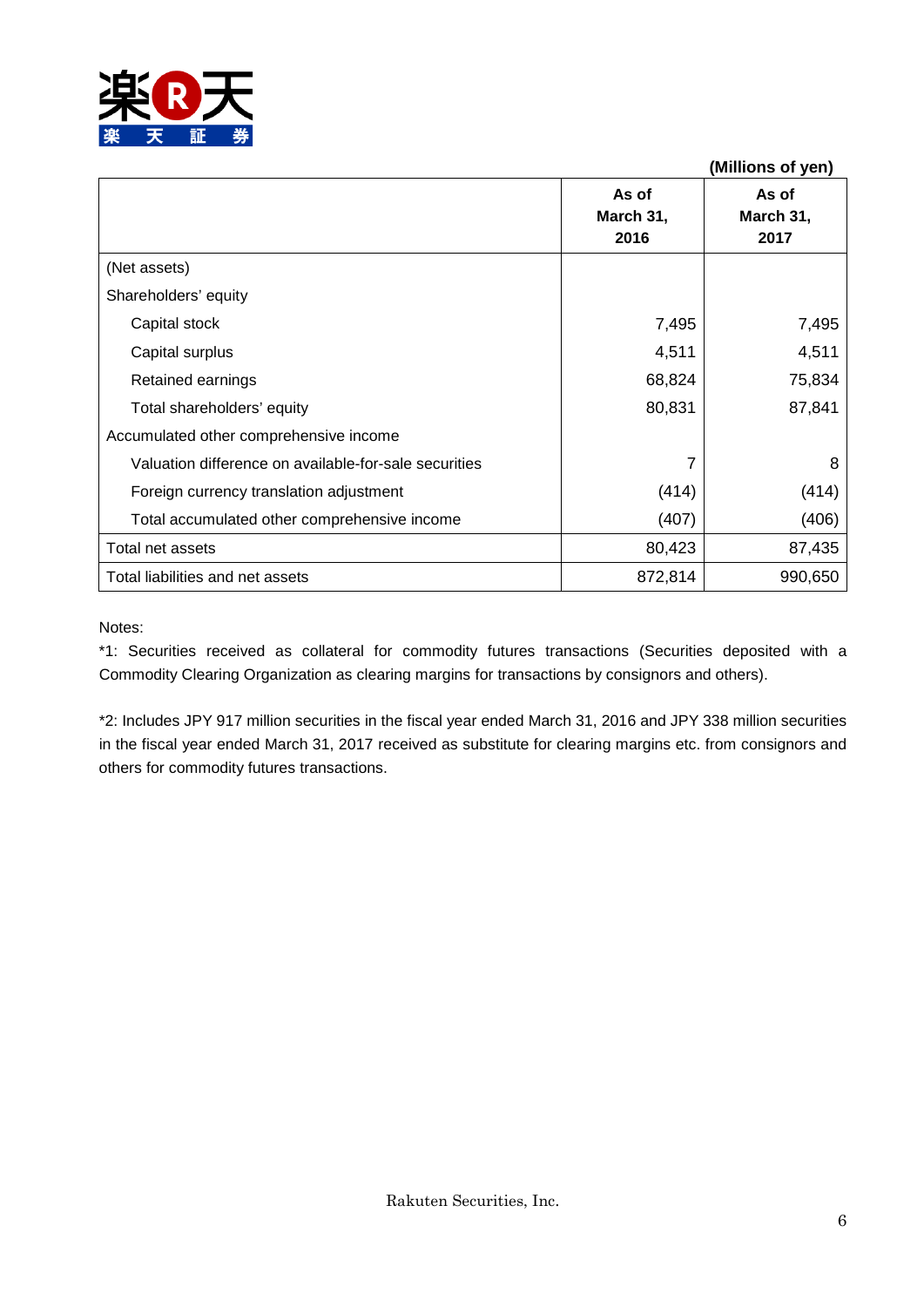

## **(2) Consolidated Statements of Income**

|                                                                |                          | (Millions of yen)       |
|----------------------------------------------------------------|--------------------------|-------------------------|
|                                                                | <b>Fiscal year ended</b> | Fiscal year ended       |
|                                                                | March 31, 2016 (April 1  | March 31, 2017 (April 1 |
|                                                                | - March 31, 2016)        | - March 31, 2017)       |
| Operating revenue                                              | 55,006                   | 46,687                  |
| Commission received                                            | 25,350                   | 20,842                  |
| Commission to consignees                                       | 19,031                   | 15,669                  |
| Commission for underwriting, secondary distribution and        | 0                        | 0                       |
| solicitation for selling and others for professional Investors |                          |                         |
| Fee for offerings, secondary distribution and solicitation for | 1,944                    | 1,343                   |
| selling and others for professional investors                  |                          |                         |
| Other commissions received                                     | 4,374                    | 3,828                   |
| Net trading income                                             | 9,973                    | 9,564                   |
| Net gain on trading of investment securities for sale          | 2,988                    | (3)                     |
| Financial revenue                                              | 16,156                   | 15,796                  |
| Other operating revenue                                        | 536                      | 488                     |
| <b>Financial expenses</b>                                      | 2,361                    | 2,446                   |
| Net operating revenue                                          | 52,645                   | 44,241                  |
| Selling, general, and administrative expenses                  | 28,039                   | 27,495                  |
| Trading related expenses                                       | 11,428                   | 11,064                  |
| Personnel expenses                                             | 3,966                    | 3,877                   |
| Real estate expenses                                           | 1,767                    | 1,700                   |
| Office expenses                                                | 4,850                    | 4,761                   |
| Depreciation                                                   | 4,314                    | 4,871                   |
| Taxes and dues                                                 | 559                      | 593                     |
| Goodwill amortization                                          | 499                      | 556                     |
| Provision for allowance for doubtful accounts                  | 519                      | (71)                    |
| <b>Others</b>                                                  | 132                      | 140                     |
| Operating income                                               | 24,606                   | 16,745                  |
| Non-operating income                                           | 102                      | 30                      |
| Non-operating expenses                                         | 104                      | 407                     |
| Ordinary income                                                | 24,603                   | 16,368                  |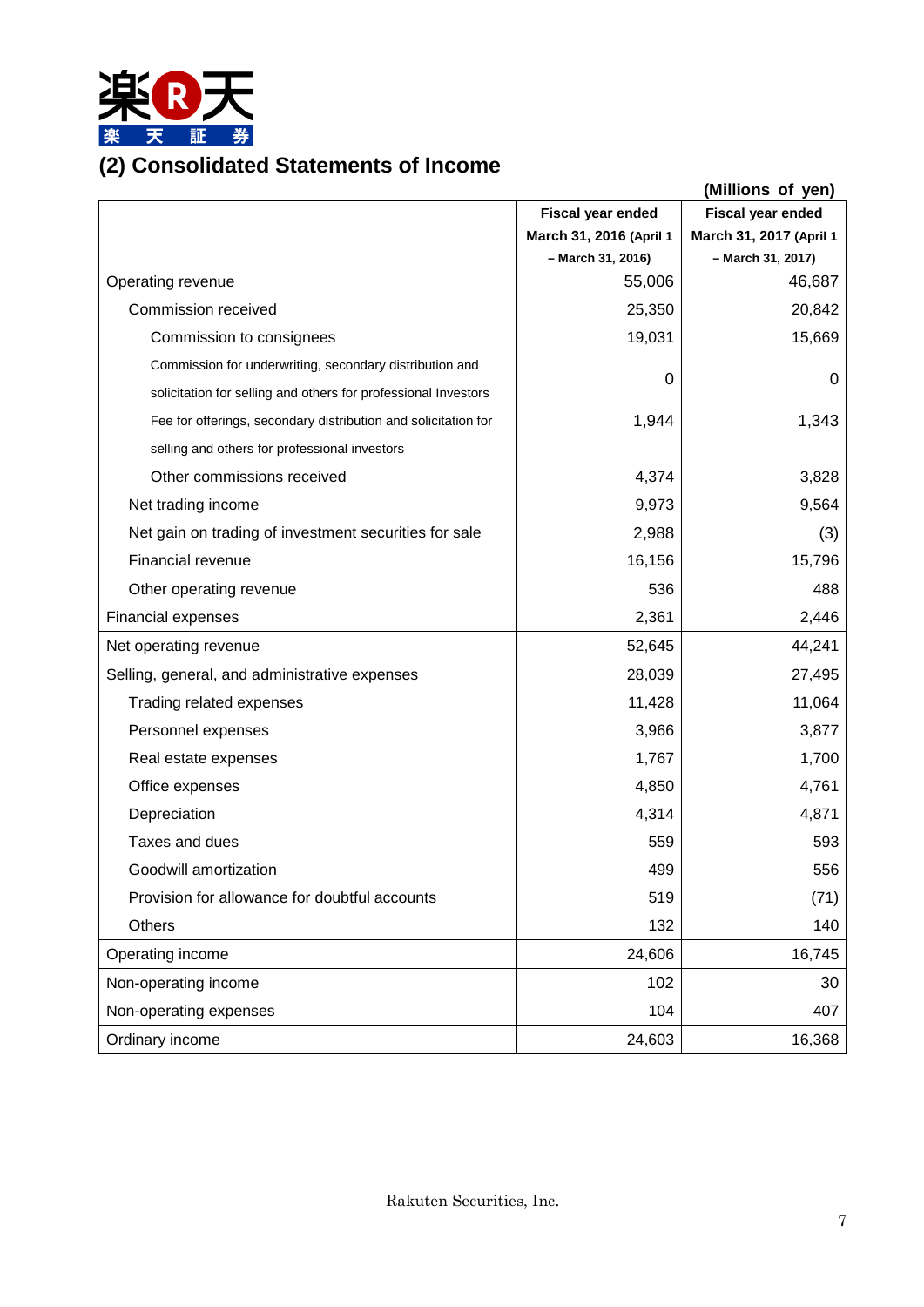

## **(Millions of yen)**

|                                                  | <b>Fiscal year ended</b><br>March 31, 2016 (April 1 | <b>Fiscal year ended</b><br>March 31, 2017 (April 1 |
|--------------------------------------------------|-----------------------------------------------------|-----------------------------------------------------|
| Extraordinary gains                              | - March 31, 2016)                                   | - March 31, 2017)<br>1,049                          |
|                                                  |                                                     |                                                     |
| <b>Extraordinary losses</b>                      | 973                                                 | 480                                                 |
| Income before income taxes and other adjustments | 23,637                                              | 16,937                                              |
| Income taxes - current                           | 8,427                                               | 4,740                                               |
| Income taxes - deferred                          | (89)                                                | 186                                                 |
| Total income taxes                               | 8,338                                               | 4,927                                               |
| Net income                                       | 15,299                                              | 12,010                                              |
| Profit (loss) attributable to owners of parent   | 15,299                                              | 12,010                                              |